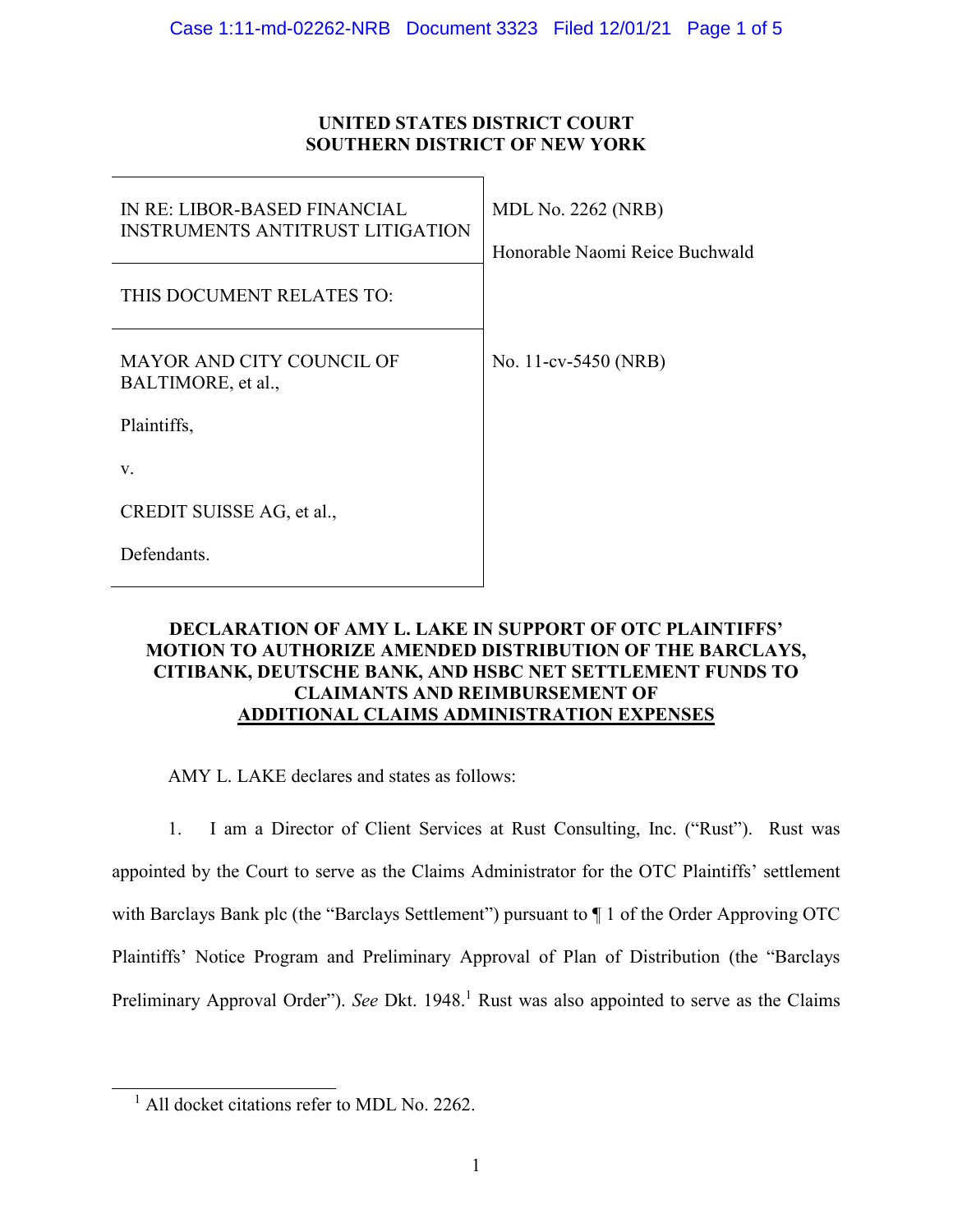### Case 1:11-md-02262-NRB Document 3323 Filed 12/01/21 Page 2 of 5

Administrator for the OTC Plaintiffs' settlement with Citibank N.A. and Citigroup, Inc. (the "Citi Settlement") pursuant to ¶ 5 of the Order Preliminarily Approving Settlement (the "Citi Preliminary Approval Order"), *see* Dkt. 2247, the OTC Plaintiffs' settlement with Deutsche Bank Aktiengesellschaft ("Deutsche Bank Settlement") pursuant to ¶ 5 of the Order Preliminarily Approving Settlement Between OTC Plaintiffs and Deutsche Bank Aktiengesellschaft, *see* Dkt. 2481, and OTC Plaintiffs' settlement with HSBC Bank plc ("HSBC Settlement") pursuant to  $\P$  5 of the Order Preliminarily Approving Settlement Between OTC Plaintiffs and HSBC Bank plc, *see* Dkt. 2480. I have the responsibility for overseeing all aspects of the notice and claims administration services performed by Rust with respect to the Barclays Settlement, Citi Settlement, Deutsche Bank Settlement, and HSBC Settlement (together, the "Settlements"). I have personal knowledge of the facts set forth herein and, if called as a witness, could and would testify competently thereto.

2. I previously submitted a declaration in support of OTC Plaintiffs' Motion to Authorization Distribution of the Barclays, Citibank, Deutsche Bank, and HSBC Net Settlement Funds to Claimants and Reimbursement of Claims Administration Expenses ("Motion for Distribution"). *See* Dkt. 3298.

3. After the Court approved the distribution proposed by Class Counsel in the Motion for Distribution ("Approved Distribution"), *see* Dkt. 3300 (order approving distribution); *see also*  Dkt. 3297-1 (approved distribution amounts), Rust received several inquiries from claimants regarding the amount of their distribution.

4. One such inquiry came from a third-party filer ("Third-Party Filer A") regarding a claimant for which Third-Party Filer A had submitted a claim ("Claimant A"). Claimant A was not allocated any distribution in the Approved Distribution.

2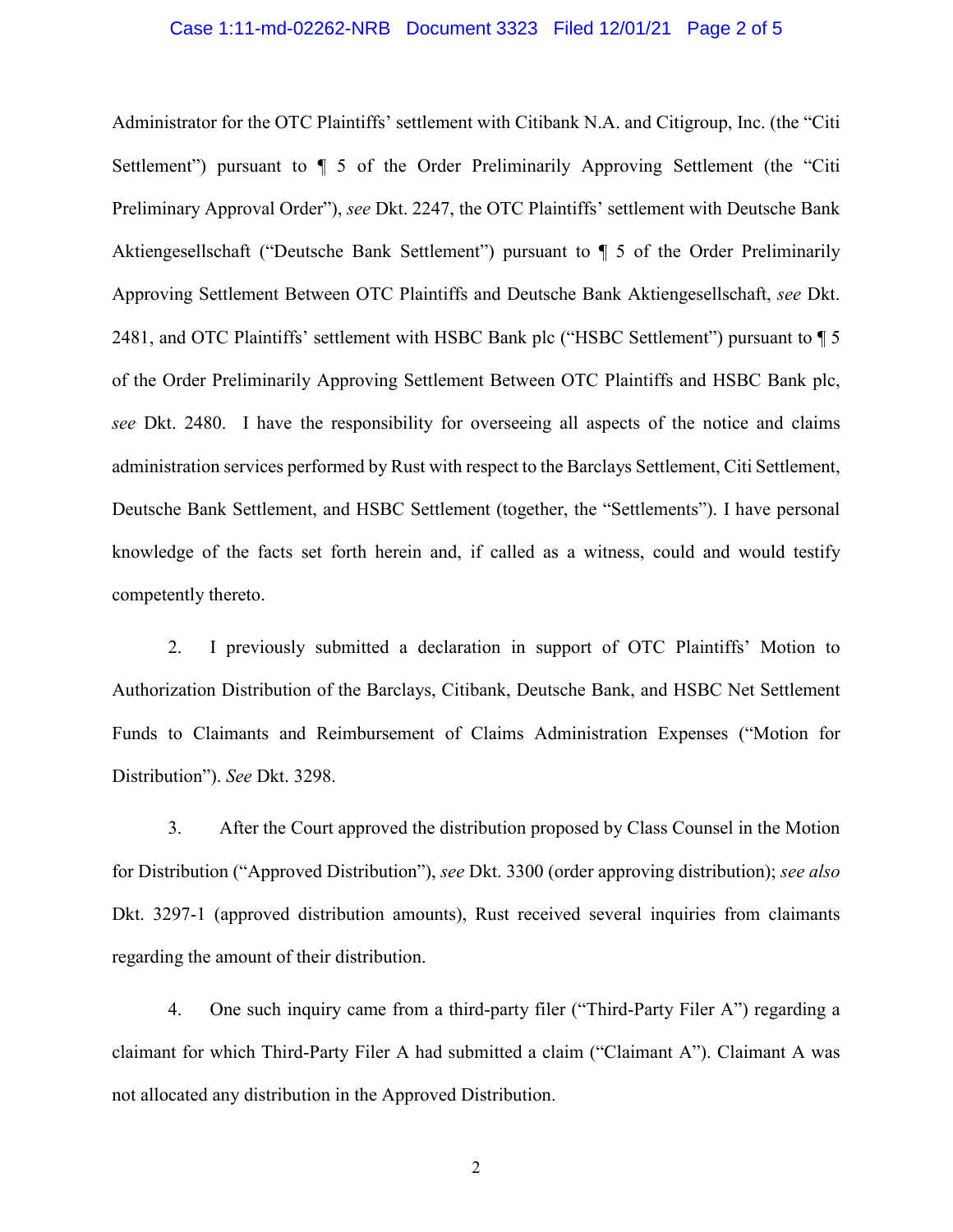### Case 1:11-md-02262-NRB Document 3323 Filed 12/01/21 Page 3 of 5

5. Another such inquiry came from another third-party filer ("Third-Party Filer B") regarding a claimant for which Third-Party Filer B had submitted a claim ("Claimant B"). Claimant B was not allocated any distribution in the Approved Distribution.

6. As described in my prior declaration, Rust sent notifications to Claimants between December 2020 and January 2021 and provided an opportunity for Claimants to correct errors or provide additional information about their Claim. *See* Dkt. 3298 ¶ 25.

7. After investigation, Rust determined that Third-Party Filer A had not received a notification between December 2020 and January 2021 for Claimant A because its submission for Claimant A had been incorrectly labeled due to a clerical oversight.

8. After investigation, Rust also determined that Third-Party Filer B had not received a notification between December 2020 and January 2021 for Claimant B. Claimant B had originally submitted its Claim directly to Rust, but Rust later received notice from Third-Party Filer B that it had been hired to manage that Claim on behalf of Claimant B. Due to a clerical oversight, Claimant B was not linked to Third-Party Filer B in Rust's database, and therefore any transactional data submission from Third-Party Filer B on behalf of Claimant B was not linked to Claimant B's Claim. Accordingly, the notification that Rust prepared for Claimant B between December 2020 and January 2021 was sent directly to Claimant B instead of Third-Party Filer B, and that notification did not reflect submissions from Third-Party B on behalf of Claimant B.

9. In October 2021, Rust prepared notifications for Claimant A and Claimant B reflecting the submissions made on their behalf by Third-Party Filer A and Third-Party Filer B, respectively, and provided an opportunity for these Claimants to correct errors or provide additional information about their Claims. These notifications were based on validated Claim information provided to Rust by Bates White. *See* Dkt. 3298 ¶¶ 19, 23.

3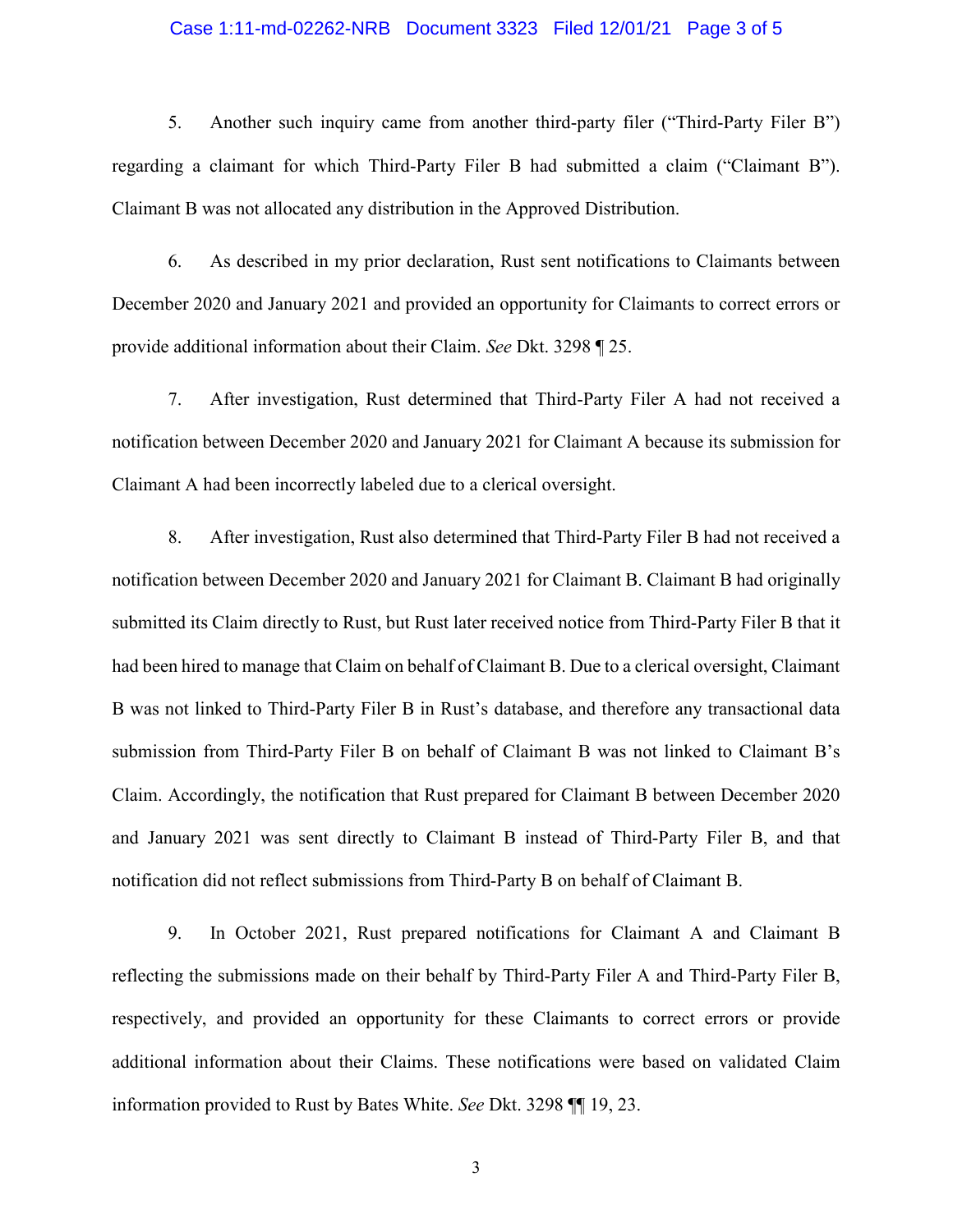#### Case 1:11-md-02262-NRB Document 3323 Filed 12/01/21 Page 4 of 5

10. Both Third-Party Filer A (on behalf of Claimant A) and Third-Party Filer B (o behalf of Claimant B) responded within the deadline provided by Rust. These responses were provided to Bates White, which processed the responses and prepared an amended proposed distribution that includes allocations to Claimant A and Claimant B for any valid transactions associated with their Claims. Rust recommends that the Court approve the amended proposed distribution because the omission of Claimant A and Claimant B from the previous Approved Distribution was inadvertent and should not be held against the Claimants.

11. Rust also investigated additional inquiries received after the Court approved the distribution proposed by Class Counsel in the original Motion for Distribution, including inquiries from both Third-Party Filer A and Third-Party Filer B related to Claimants other than Claimant A and Claimant B. Rust was assisted by Bates White as necessary in investigating and/or responding to these inquiries. One of these additional inquiries was submitted by another third-party filer ("Third-Party Filer C") and contested the allocations made to certain clients of Third-Party Filer C pursuant to the Approved Distribution. In consultation with Class Counsel, Rust has determined that no other changes to the Approved Distribution should be made in response to these additional inquiries, including Third-Party Filer C's inquiry, as any contested issues could have been but were not previously raised in response to the notifications that Rust sent between December 2020 and January 2021. I understand that Class Counsel communicated Rust's determination to Third-Party Filer C in writing and asked that Third-Party Filer C provide notice by November 21, 2021 if it intended to seek review by the Court. I am not aware of any response from Third-Party Filer C indicating that it would appeal Rust's determination.

12. For the foregoing reasons, it is respectfully requested that this Court approve Rust's amended determinations accepting and rejecting Claims in the Settlements as set forth herein and

4